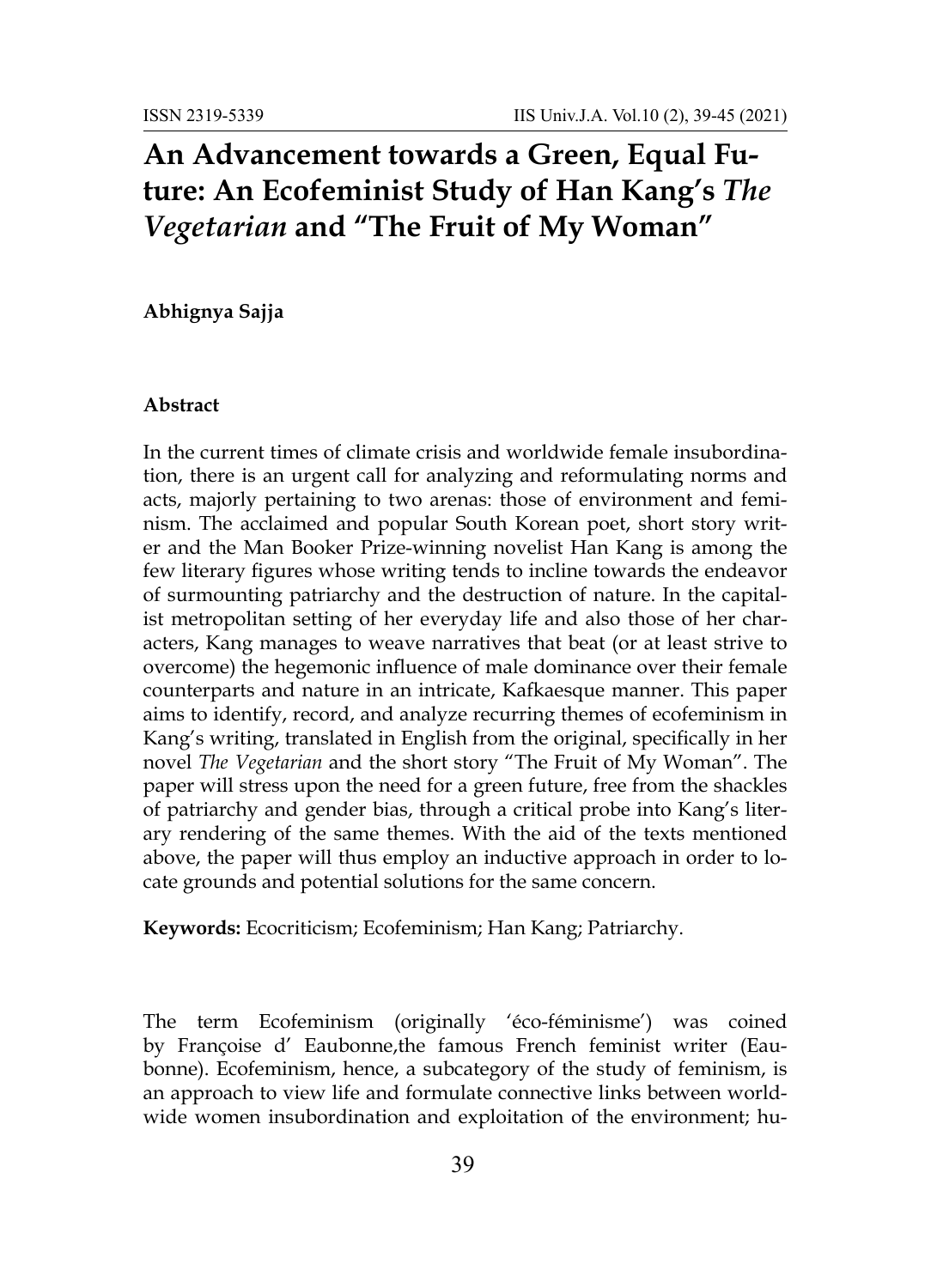## IIS Univ.J.A. Vol.10 (2), 39-45 (2021)

mans, the approach tends to believe, ill-treat nature the same way man dominates woman and hence tries to advocate for a balanced, non-binary, egalitarian future for both the planet and its species. Climate crisis, when coupled with the issue of patriarchal dominance, is a potent cause that needs to be fought for. And urgently so, keeping in mind the current widespread, unchecked damage to nature (in the form of deforestation, global warming, usage of plastic and CFCs and so on) and an unequal, almost always unfair treatment faced by females, trans persons, the queer community, etc.

In the conflicting times today, one is ridden with a number of burdens ranging from those in the realm of the psychological, spiritual, moral and ethical to those in the strained, tempestuous arena of physical bodily ailments, terrorism, unemployment, homelessness and so on. The two most important and undeniably urgent issues of the day deal with the exploitation of women kind (and of course, other various non-masculine genders) and the harsh, ravenous ill-treatment of nature by man for his own gain and comfort. Ecofeminism, as a popular and critical theory of the age, strives to raise awareness against the rampant unjust treatment both these elements are subject to. This movement, unlike other more critically valued theories of objectifying life and culture (such as, say, Reader's Response theory, Structuralism, Formalism, Postcolonialism and so on), is a hardcore political statement of protest and not just a tool to be used by students and teachers of English literature and language to analyze texts or prominent historical movements of the past. Ecofeminism is a mode to stress upon the need for a clean, livable, healthy future sustainable for all human and animal species on the planet and for females, to break free from the shackles of patriarchy and insubordination. This nature and need of the movement today, is what singlehandedly makes the theory, not just relevant and but also highly necessary.

Han Kang, born in the year 1970, grew up as a child with a familial lineage of writers. She went on to pursue a degree in Korean literature. She then began publishing poems for magazines such as the extraordinarily appreciated "Winter in Seoul" published in the winter issue of Literature and Society in 1993. The publication of her novel, *The Vegetarian* (Han), fetched her the Man Booker Prize in the year 2016 and she has since been, and very deservingly so, in the limelight.

*The Vegetarian*, translated from Korean into English by Deborah Smith, is a significantly canonical novel that, as has been mentioned before, fetched Smith and Kang the prestigious Man Booker Prize in 2016. The novel is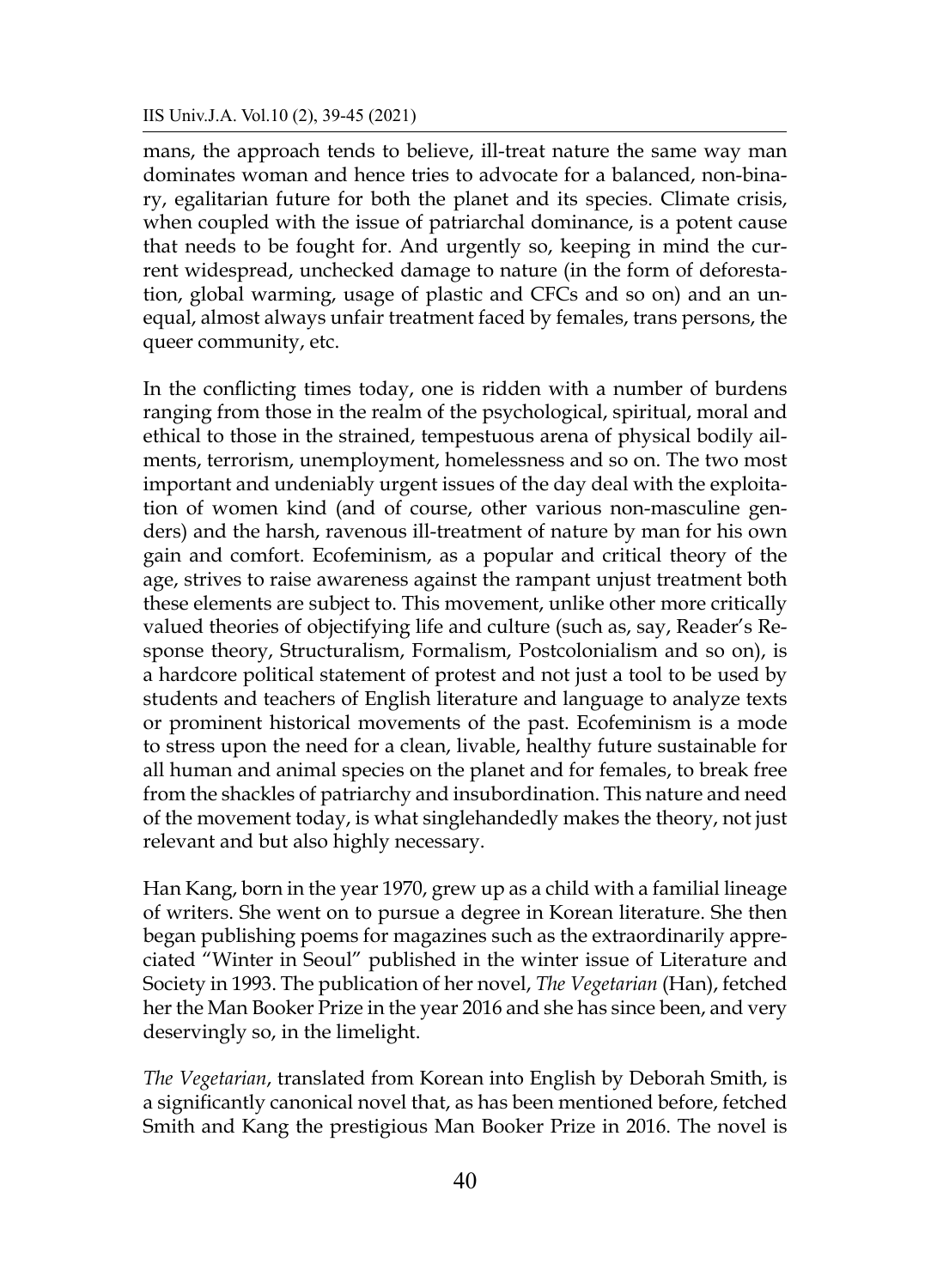inspired by the short story "The Fruit of My Woman" (Han), written ten years after its publication in the year 2007, delineated upon further on in the following paper, that Han Kang penned as a fresh, emerging writer. Written in three very intricately woven parts, the plot of the novel revolves around the story of a certain Korean woman named Yeong-hye, based in Kang's native Korean city of Seoul, who decides, one fine day, to turn vegetarian and faces the harshly shocking consequences of the lifestyle choice she opted to embark upon.

The novel draws the attention of the reader and the literary critic to several significant factors using a myriad of symbols, themes and motifs. The very title of the novel tends to suggest that the identity of the protagonist, Yeong-hye is completely formed by her radical and independent choice of leading her own life. This prods one to ruminate over the idea that why is it that a simple decision, concerning just her own self and no one else, is viewed in such shocking life and is found so statement-making that it ends up finding a niche in Yeong-hyethe title of the novel that, in fact, also has other equally vital plotlines. The text also focuses on the theme of marriage and courtship. The first part of the novel, narrated by Yeong-hye'sapathetic husband, deals with the history of their courtship culminating into a wedding. The husband's point of view is simple to the extent of being tediously mind-numbing. His reason for choosing Yeong-hye as first a girlfriend and eventually a wife tends to be quite shocking; he believed that the woman he chose (rather, was made to choose) to enter his life as his wife and lifelong companion must (only) be useful in terms of fulfilling his basic needs of food and conjugal happiness, silent and unopinionated at best. This ideology quite reminds the reader of the harsh truth of patriarchal marriage systems and the lack of importance a woman holds in the binary of the system. Yeong-hye's distressingly moving state can be established from the following quote in the novel:

> For the first time, she became vividly aware of how much of her life she had spent with her husband. It had been a period of time utterly devoid of happiness and spontaneity. A time that she'd so far managed to get through only by using up every last reserve of perseverance and consideration. All of it self-inflicted (Han, *The Vegetarian* 161).

Further, Yeong-hye's husband thinks about her in very deprecating tones all throughout the novel. For instance, he observes to himself the following: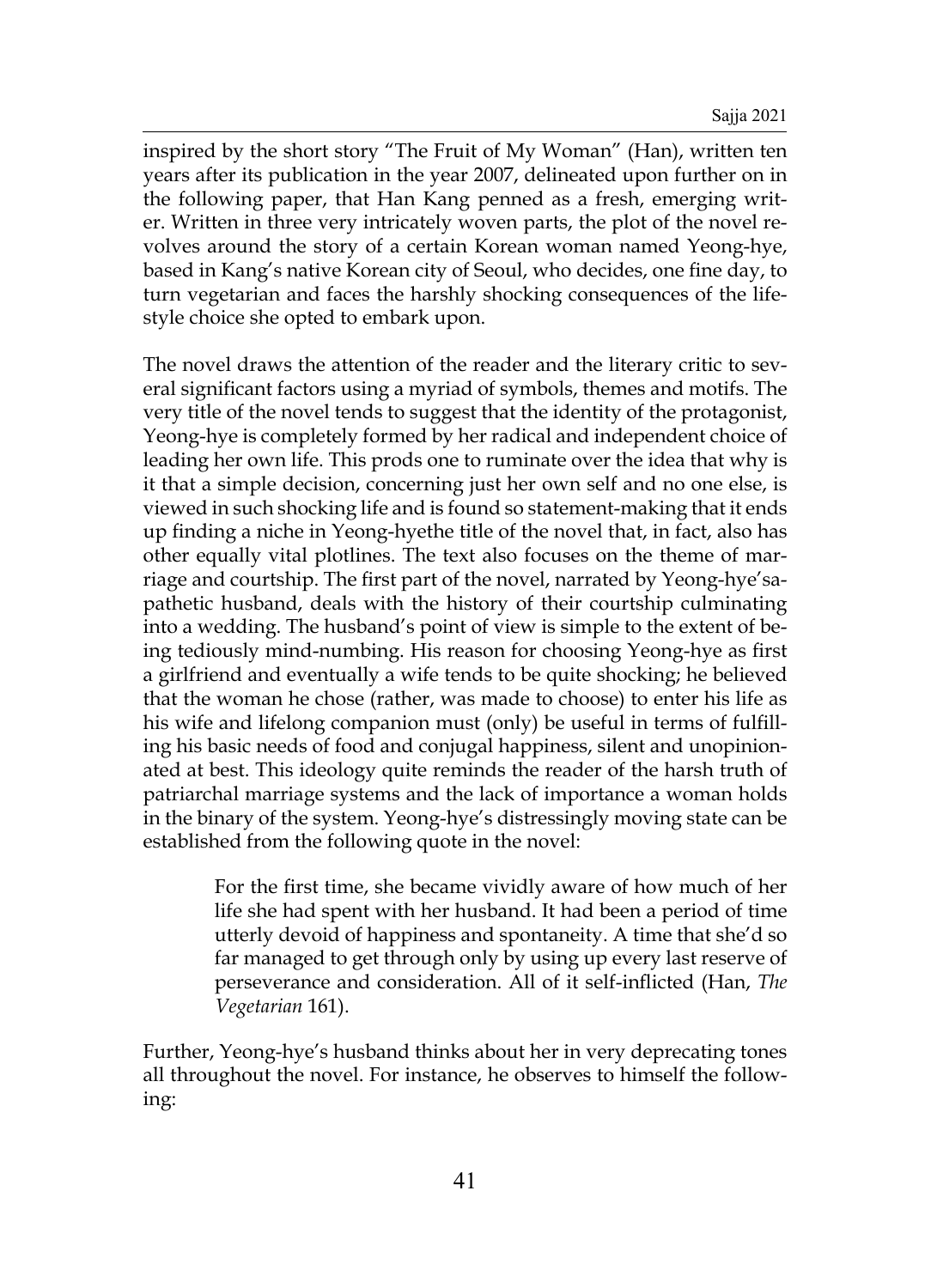She's a good woanman, he thought. The kind of woman whose goodness is oppressive (Han, *The Vegetarian* 65).

The very thought of a woman's crucial quality, be it any element of her demeanor, good or bad, never fails to pose a threat to a man, at least in the story, and to the man's power that he tries to overcome by force, violence and insubordination of the woman in order to regain the hold of his lost power in the binary of marriage. Moreover, the idea of desire and its seemingly shocking lack is depicted in the novel. A woman's body is essentially seen as 'an object of desire' as Kang states in the following quote:

> This was the body of a beautiful young woman, conventionally an object of desire, and yet it was a body from which all desire had been eliminated (Han, *The Vegetarian* 85).

Interestingly though, the very object of desire, here, Yeong-hye's womanly body is itself bereft of desire. This perhaps reflects the idea of women not having autonomy over their own bodies or the highly flawed notion of womankind being repressive desireless entities meant to satisfy the other, powerful gender, mankind. Kang's views, promisingly optimistic, suggest otherwise in the following line:

> It's your body, you can treat it however you please. The only area where you're free to do just as you like (Han, *The Vegetarian* 177).

Body Autonomy, for all genders, is a necessarily prime aspect of life and is advocated for in the novel. Moreover, the novel has immensely moving imagery of vegetation, animal and human cruelty, family dominance and so on. Flowers, painted over the bodies of the characters, and especially the flower-shaped mole on Yeong-hye's back, symbolize the strife to be closer to nature and give in to one's primal instincts of love and living as one might please. Finally, the theme of vegetarianism, a movement that both feminists and ecologists promote, is the very core of the novel. These themes, symbols, and motifs aid to promote themovement of ecofeminism clothed in the apparently harmless cover of popular fiction.

"The Fruit of My Woman", a critically acclaimed short story published in the year 1997 in Korean, is translated into the English language by the British translator Deborah Smith.Written in eight small parts, the story deals with a young Korean woman who suddenly finds herself beginning to transform into a plant. Gradually, over the course of several weeks, the young woman and her husband, living in a cramped apartment settlement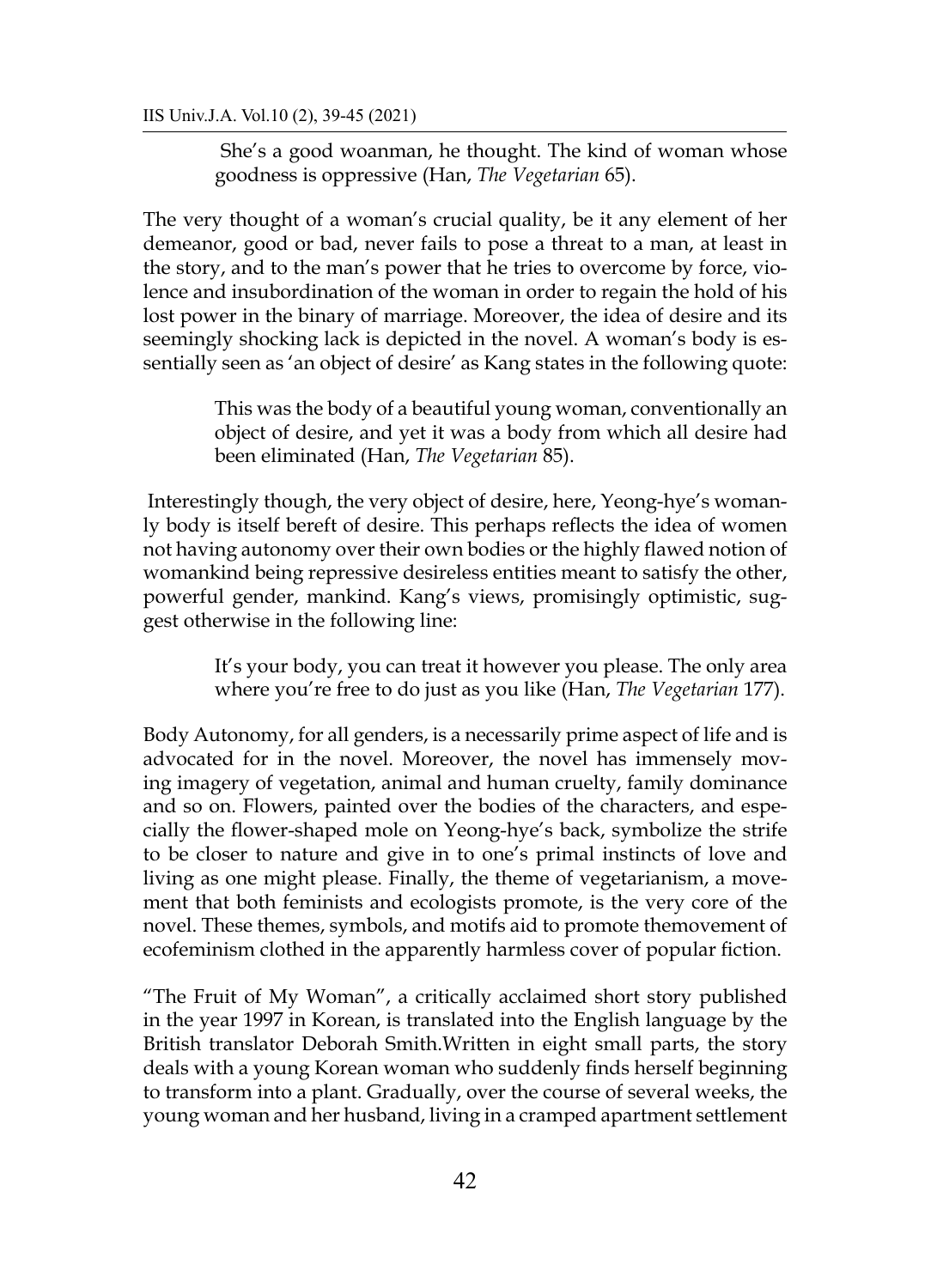of a busy metropolis in Korea, begin to notice hauntingly striking changes in herself. Upon visiting the doctor several times over, there was found to be no problem in her bodily functioning, but the deep bluish-green scars continued to darken until a point that she shot roots, leaves, branches and flowers. The story ends at the point wherein she is wholly transformed into a plant, transferred in a pot and shifted in the balcony by her shocked husband and reflecting on life, as she gradually begins to lose her human powers of movement, speech etc.

As is found to be typical with Kang's writing, all the devices used in the plot are ecofeminist arguments and delineations. In the riveting short story, the very Kafkaesque (Kafka)transformation of the protagonist into a plant is the most potent symbol. It can be read as a metaphor urging the readership to strive to reach back to their roots, embrace nature and adopt ethical, peacefully co-existent modes of life. The gradual transition from human(woman) to plant is seen as a journey from being ruthlessly inhuman to becoming one with nature. Similar motifs, as observed in *The Vegetarian*, are to be discovered in the work; the presence of a dominant, more or less apathetic husband, the busy suffocating metropolitan city setting, away from any substantial vegetation and so on. The woman-plant begins to shoot red flowers in spring and can be taken to mean, perhaps, a return to passion and desire which, up till now, the protagonist lacked in her dull life. Moreover, the protagonist's constant need to stray closer to the sunlight, hydrate herself (itself) with fresh river water, the need to be out in fresh air symbolizes, again, the urgently necessary call for being a subject of nature. The argument presented in the story, thus, seems to be the idea of embracing nature and human equality, especially in the binary of a marriage.

Most deeply rooted issues that trouble humankind are those pertaining to the neglect of the environment and the importance of a mature, egalitarian society. The planet, in the last decade especially, has become more susceptible to wildfires, droughts, floods, hurricanes and other natural calamities. Moreover, the present threat of impending war is a threat, not only against the environment but also against human peace and gender and economic equality. In addition, the unequal treatment of men and women, domestic violence, the misrecognition of the concept of body autonomy, pay disparity between men and women, transphobia and so on are problems gripping the globe today.

Han Kang's writing assists one to focus on issues of feminism and nature. Her lead characters, strong, independent, thinking, and, more of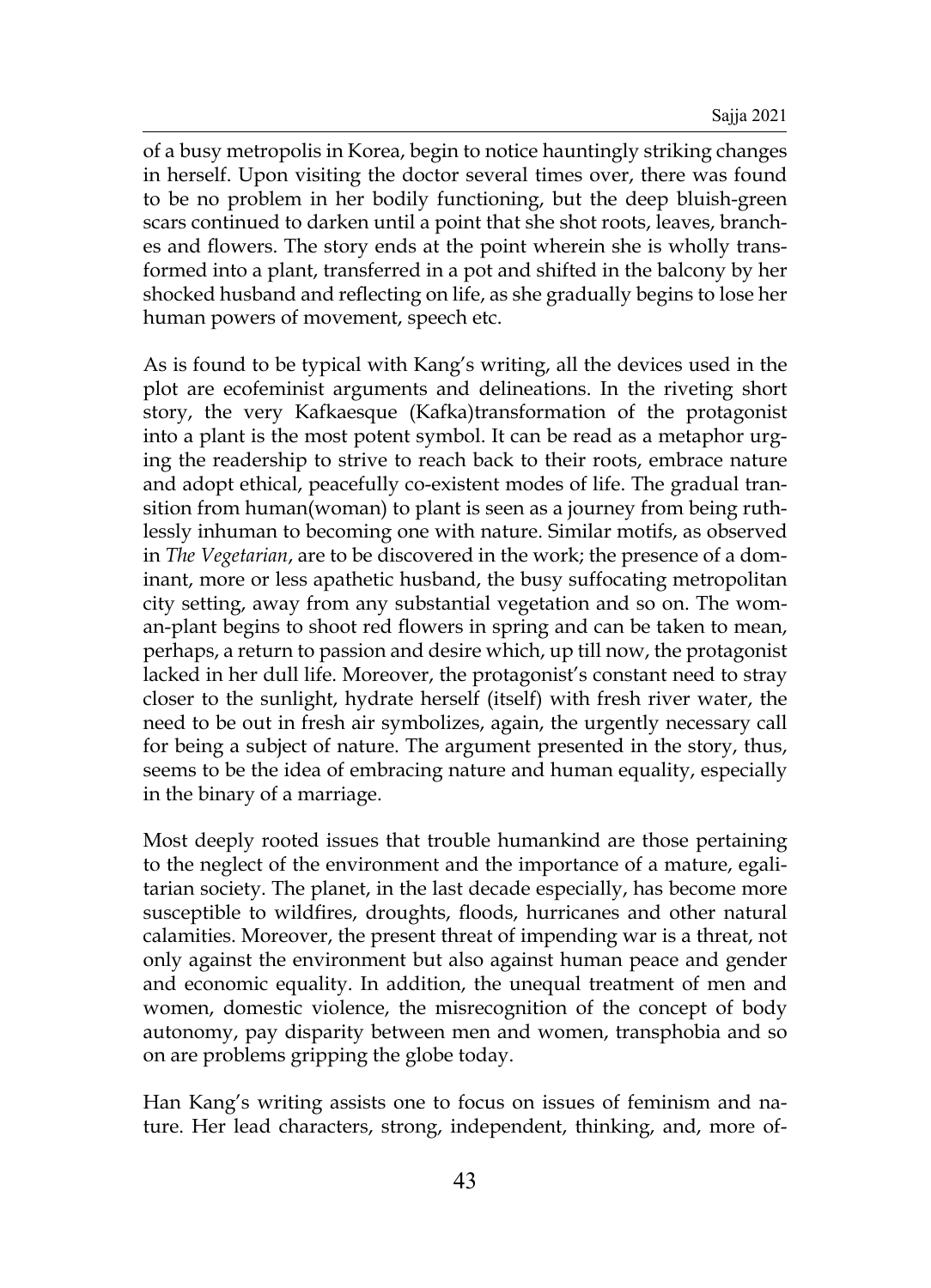ten than not, young women tend to have a life that can be described as unconventional at best. This leads the readers to focus on and question their own mode of living and the treatments the females around them are subject to. Moreover, such as in "The Fruit of My Woman", the characters are young working professionals in busy metropolitan cities (of Korea, for the record) away from any form of daily greenery in their close vicinity. The distance and longing of these characters, often symbolized through the extreme metaphorical literary rendering of the issue, highlights the plight of those living in concrete jungles, unable to connect to Mother Nature. This extraordinarily intricate and observational rendering of the need to be close to one's natural, even ancestral roots makes Kang's writing subtly advocative of the need to have balance in terms of deforestation to build areas of cramped human settlement. Her work throws light upon the feminist issues of courtship, marriage, female insubordination, working women and their representation in professional spheres in the Korean landscape. These issues, if seen in isolation from the story, stand true for the Indian cultural setting and that of the world too; issues such as a considerable pay gap between the genders, busy metropolis cities lacking a proper exposure to nature and so on are global issues today, and as Kang's writing does, there is an urgent need to focus on ecofeminist concerns.

Perhaps the most important thing that one could do is to be aware; aware of the changes (both for the betterment and the degradation of the issue) and then change one's individual lifestyle. Little, seemingly unimportant things such as carrying cloth bags when out shopping, eliminating the use of plastic to whatever extent one can, shunning public waterworlds, circuses or zoos where animals are trained and exploited for momentary entertainment and so on. One must also always keep in mind the need to be just in terms of behavior andbestowing rights on an equal parameter to all genders, all the while questioning normative ideals and judging the situation objectively for oneself.

The thoughts and suggestions proposed in the paper shall aid a better understanding of the term 'Ecofeminism', shall promote the reading of Han Kang's exceptionally spectacular writing, will make one aware of the urgent need to address the issues of feminism and environmental preservation, and shall, if nothing else, shall at least prod and facilitate the reader to have a preliminary understanding of the vital issue.

The paper strived to delineate upon the movement of ecofeminism by defining it as a branch of feminism that helped advocate the movement of